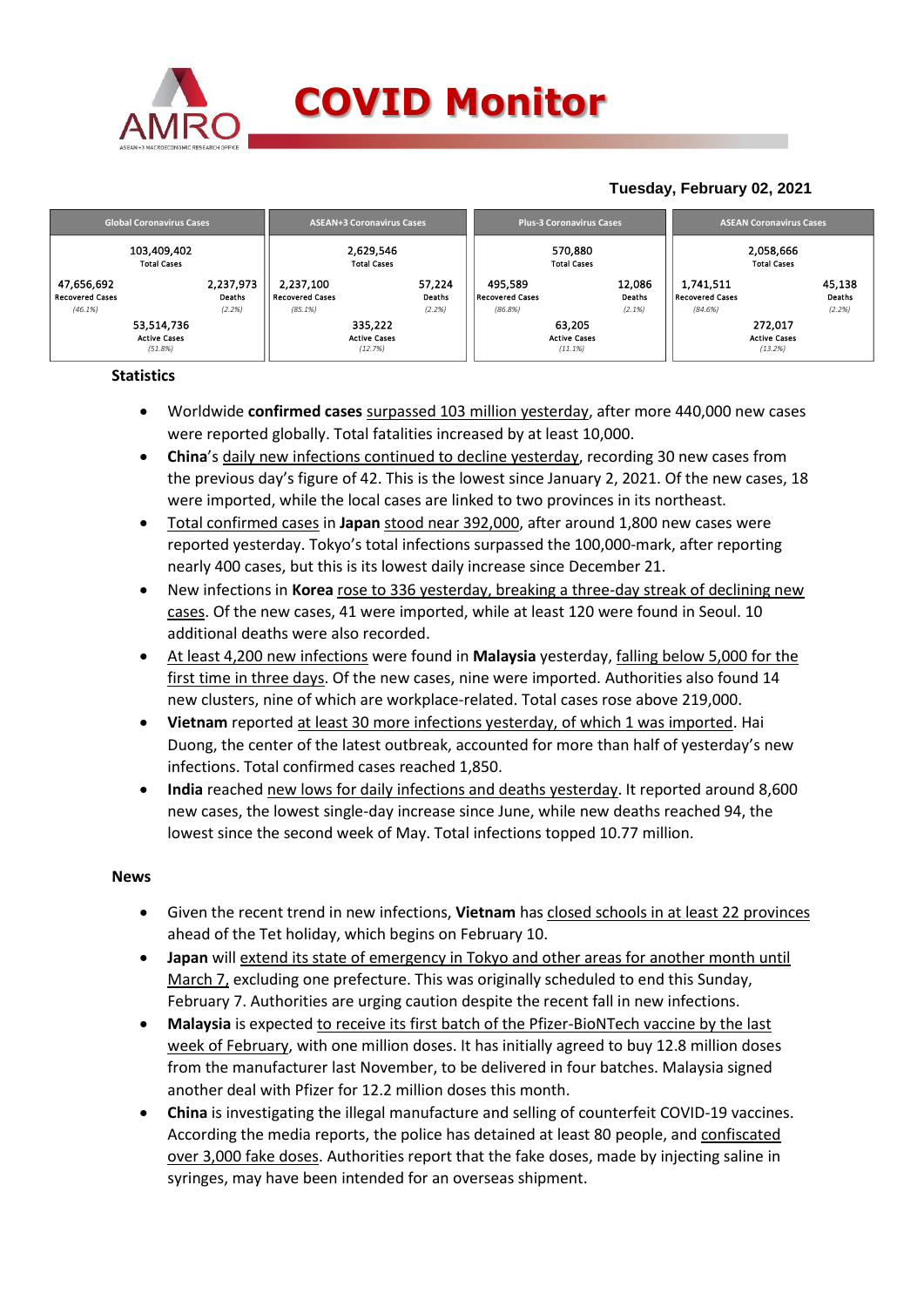

#### Overview of Confirmed COVID-19 Cases

|                      | <b>Total</b>     | Cases per 1M | <b>New</b>              | <b>New Cases per</b> | <b>New Cases</b>   |                     | ∆% New     | <b>Total</b>  | <b>New</b>                 | Fatality        | <b>Total</b>             | <b>Recovery</b>          | <b>Active</b>        | <b>Resolved cases</b> |
|----------------------|------------------|--------------|-------------------------|----------------------|--------------------|---------------------|------------|---------------|----------------------------|-----------------|--------------------------|--------------------------|----------------------|-----------------------|
| Economy              | Cases            | Population   | Cases                   | 1M Pop.              | $(7$ -day avg) $1$ | <b>ANew Cases</b>   | Cases      | <b>Deaths</b> | <b>Deaths</b>              | <b>Rate (%)</b> | Recovered                | Rate (%)                 | Cases                | $(96)^2$              |
| Global               | 103,409,402      |              | 443,547                 |                      |                    | 61,511              | 0.4        | 2,237,973     | 10,068                     | 2.2             | 47,656,692               | 46.1                     | 53,514,736           | 48.2                  |
| ASEAN+3              | 2,629,546        |              | 20,159                  |                      |                    | $-3,504$            | 0.8        | 57,224        | 447                        | 2.2             | 2,237,100                | 85.1                     | 335,222              | 48.2                  |
| Plus-3               | 570,880          |              | 2,190                   |                      |                    | $-875$              | 0.4        | 12,086        | 91                         | 2.1             | 495,589                  | 86.8                     | 63,205               | 87.3                  |
| ASEAN                | 2,058,666        |              | 17,969                  |                      |                    | $-2,629$            | 0.9        | 45,138        | 356                        | 2.2             | 1,741,511                | 84.6                     | 272,017              | 86.9                  |
|                      |                  |              |                         |                      |                    |                     |            |               |                            |                 |                          |                          |                      |                       |
| China                | 89,594           | 64           | 30                      | 0.0                  |                    | $-12$               | 0.0        | 4,636         | $\mathbf 0$                | 5.2             | 83,371                   | 93.1                     | 1,587                | 98.2                  |
| Hong Kong, China     | 10,486           | 1,373        | 34                      | 4.5                  |                    | $-19$               | 0.3        | 182           | 1                          | 1.7             | 9,474                    | 90.3                     | 830                  | 92.1                  |
| Japan                | 391,956          | 3,117        | 1,790                   | 14.2                 |                    | $-877$              | 0.5        | 5,833         | 80                         | 1.5             | 333,969                  | 85.2                     | 52,154               | 86.7                  |
| Korea                | 78,844           | 1,515        | 336                     | 6.5                  |                    | 33                  | 0.4        | 1,435         | 10                         | 1.8             | 68,775                   | 87.2                     | 8,634                | 89.0                  |
|                      |                  |              |                         |                      |                    |                     |            |               |                            |                 |                          |                          |                      |                       |
| Indonesia            | 1,089,308        | 4,036        | 10,994                  | 40.7                 |                    | $-1,007$            | 1.0        | 30,277        | 279                        | 2.8             | 883,682                  | 81.1                     | 175,349              | 83.9                  |
| Malaysia             | 219,173          | 6,597        | 4,214                   | 126.8                |                    | $-1,084$            | 2.0        | 770           | 10                         | 0.4             | 170,329                  | 77.7                     | 48,074               | 78.1                  |
| Philippines          | 527,272          | 4,792        | 1,654                   | 15.0                 |                    | $-448$              | 0.3        | 10,807        | 58                         | 2.0             | 487,574                  | 92.5                     | 28,891               | 94.5                  |
| Singapore            | 59,565           | 10,446       | 29                      | 5.1                  |                    | 0                   | $0.0\,$    | 29            | $\mathbf 0$                | 0.0             | 59,271                   | 99.5                     | 265                  | 99.6                  |
| Thailand             | 20,454           | 301          | 836                     | 12.3                 |                    | 0                   | 4.3        | 79            | $\overline{2}$             | 0.4             | 13,217                   | 64.6                     | 7,158                | 65.0                  |
|                      |                  |              |                         |                      |                    |                     |            |               |                            |                 |                          |                          | $\overline{7}$       |                       |
| Brunei Darussalam    | 180<br>466       | 399          | $\mathsf 0$<br>$\Omega$ | 0.0<br>0.0           |                    | $\mathsf 0$<br>$-1$ | 0.0        | 3<br>0        | $\mathbf 0$<br>$\mathbf 0$ | 1.7             | 170                      | 94.4                     |                      | 96.1                  |
| Cambodia             | 44               | 28<br>6      | $\Omega$                | 0.0                  |                    | $\mathsf 0$         | 0.0        | $\Omega$      | $\Omega$                   | 0.0<br>0.0      | 443                      | 95.1                     | 23<br>$\overline{3}$ | 95.1                  |
| Lao PDR              |                  |              | 209                     | 3.9                  |                    | $-72$               | 0.0<br>0.1 | 3138          | $\overline{7}$             | 2.2             | 41<br>125324             | 93.2<br>89.3             | 11,892               | 93.2<br>91.5          |
| Myanmar<br>Vietnam   | 140,354<br>1,850 | 2,629<br>19  | 33                      | 0.3                  |                    | $-17$               | 1.8        | 35            | $\Omega$                   | 1.9             | 1,460                    | 78.9                     | 355                  | 80.8                  |
|                      |                  |              |                         |                      |                    |                     |            |               |                            |                 |                          |                          |                      |                       |
| Belgium              | 711,417          | 61,771       | 1,264                   | 109.8                |                    | $-1,052$            | 0.2        | 21,124        | 32                         | 3.0             |                          |                          |                      |                       |
| France               | 3,190,701        | 49,092       | 4,347                   | 66.9                 |                    | $-14,733$           | 0.1        | 76,128        | 455                        | 2.4             |                          |                          |                      |                       |
| Germany              | 2,232,327        | 26,903       | 6,668                   | 80.4                 |                    | 5,920               | 0.3        | 58,059        | 896                        | 2.6             | 2,043,773                | 91.6                     | 130,495              | 94.2                  |
| Italy                | 2,560,957        | 42,518       | 7,925                   | 131.6                |                    | $-3,324$            | 0.3        | 88,845        | 329                        | 3.5             | 2,024,523                | 79.1                     | 447,589              | 82.5                  |
| Netherlands          | 995,300          | 57,595       | 16,825                  | 973.6                |                    | 13,125              | 1.7        | 14,135        | 137                        | 1.4             | ÷,                       | $\sim$                   |                      | $\sim$                |
| Spain                | 2,822,805        | 60,231       | 79,686                  | 1,700.3              |                    | 79,686              | 2.9        | 59,081        | 762                        | 2.1             | 150,376                  | 5.3                      | 53,521               | 98.1                  |
| Switzerland          | 525,095          | 60,726       | 3,775                   | 436.6                |                    | 3,775               | 0.7        | 9,452         | 71                         | 1.8             | 317,600                  | 60.5                     | 198,043              | 62.3                  |
| United Kingdom       | 3,846,851        | 57,198       | 29,675                  | 441.2                |                    | 8,587               | 0.8        | 106,774       | 616                        | 2.8             | ÷,                       | $\sim$                   |                      | $\sim$                |
|                      |                  |              |                         |                      |                    |                     |            |               |                            |                 |                          |                          |                      |                       |
| Brazil               | 9,229,322        | 43,663       | 24,591                  | 116.3                |                    | $-3,165$            | 0.3        | 225,099       | 595                        | 2.4             | 8,202,354                | 88.9                     | 801,869              | 91.3                  |
| Canada               | 788,186          | 20,844       | 5,719                   | 151.2                |                    | 2,024               | 0.7        | 20,145        | 140                        | 2.6             | 718,049                  | 91.1                     | 49,992               | 93.7                  |
| Argentina            | 1,933,853        | 42,455       | 6,614                   | 145.2                |                    | 1,639               | 0.3        | 48,249        | 275                        | 2.5             | 1,729,999                | 89.5                     | 155,605              | 92.0                  |
| Mexico               | 1,869,708        | 14,711       | 5,448                   | 42.9                 |                    | $-1,582$            | 0.3        | 159,100       | 564                        | 8.5             | 1,425,748                | 76.3                     | 284,860              | 84.8                  |
| Peru                 | 1,138,239        | 34,677       |                         |                      |                    | $-5,217$            | $\sim$     | 41,026        |                            | 3.6             | 1,052,050                | 92.4                     | 45,163               | 96.0                  |
| <b>United States</b> | 26,213,140       | 79,181       | 131,518                 | 397.3                |                    | 17,921              | 0.5        | 441,214       | 1,879                      | 1.7             | $\overline{\phantom{a}}$ | $\overline{\phantom{a}}$ |                      | $\sim$                |
|                      |                  |              |                         |                      |                    |                     |            |               |                            |                 |                          |                          |                      |                       |
| Australia            | 28,823           | 1,110        | 5                       | 0.2                  |                    | $-2$                | 0.0        | 909           | $\mathsf 0$                | 3.2             | 26,064                   | 90.4                     | 1,850                | 93.6                  |
| India                | 10,766,245       | 7,861        | 8,635                   | 6.3                  |                    | $-2,801$            | 0.1        | 154,486       | 94                         | 1.4             | 10,448,406               | 97.0                     | 163,353              | 98.5                  |
| Iran                 | 1,424,596        | 16,929       | 6,597                   | 78.4                 |                    | 329                 | 0.5        | 58,038        | 79                         | 4.1             | 1,216,305                | 85.4                     | 150,253              | 89.5                  |
| Russia               | 3,825,739        | 26,093       | 17,391                  | 118.6                |                    | $-692$              | 0.5        | 72,456        | 427                        | 1.9             | 3,282,631                | 85.8                     | 470,652              | 87.7                  |
| Saudi Arabia         | 368,329          | 10,595       | 255                     | 7.3                  |                    | -6                  | 0.1        | 6,379         | $\overline{4}$             | 1.7             | 359,839                  | 97.7                     | 2,111                | 99.4                  |
| South Africa         | 1,456,309        | 24,386       | 2,548                   | 42.7                 |                    | $-1,977$            | 0.2        | 44,399        | 235                        | 3.0             | 1,306,022                | 89.7                     | 105,888              | 92.7                  |

Source: Haver Analytics, sourced from Johns Hopkins University; AMRO staff calculations.<br>Notes: New cases since previous day. Δ% refers to percentage change since previous day. Fatality rate measured as deaths per confirm

Data as of 1/2/2021